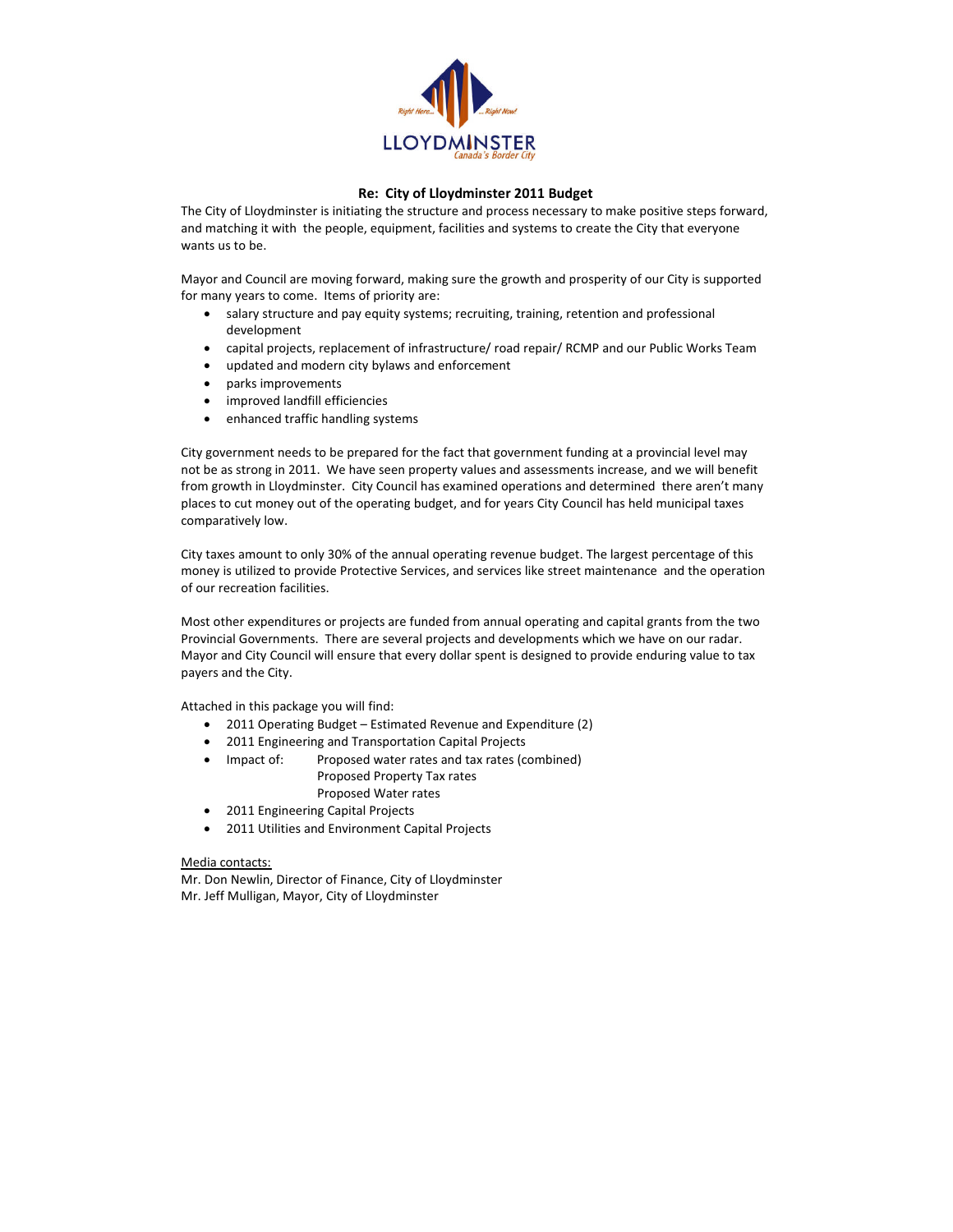

**2011 Operating Budget Estimated Revenue and Expenditure**



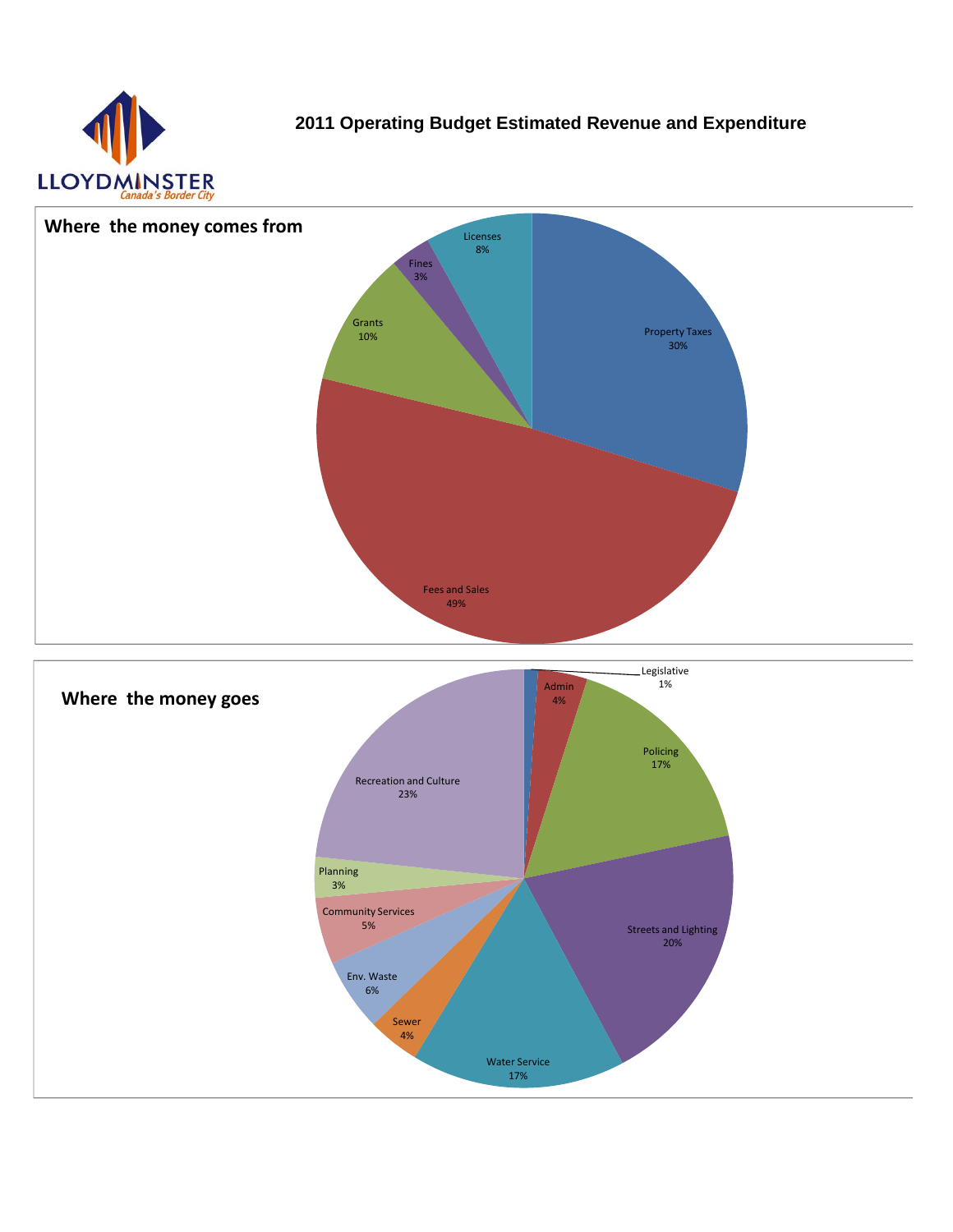## *City of Lloydminster*

## *Consolidated Statement Of Operations*

*Revised Budget*

*For the Fiscal Period 2011-12 Ending December 31, 2011*

|                                                  | 2011<br><b>Budget</b> | 2011<br>Actual     | 2010<br>Actual       |
|--------------------------------------------------|-----------------------|--------------------|----------------------|
| Revenue                                          |                       |                    |                      |
| <b>Net Municipal Taxes</b>                       | 15,405,735.00<br>\$   | \$<br>1,672.00     | \$<br>14,461,726.39  |
| <b>User Fees and Sales of Goods</b>              | 25,394,157.30         | 135,565.04         | 25,117,305.65        |
| <b>Government Transfers</b>                      | 5,263,470.00          | 146,607.37         | 7,331,882.13         |
| <b>Investment Income</b>                         | 122,150.00            | (101.38)           | 181,732.47           |
| <b>Penalties and Costs of Taxes</b>              | 1,316,500.00          | 104,539.67         | 1,115,155.70         |
| <b>Development Levies</b>                        | 0.00                  | 0.00               | 0.00                 |
| <b>Licenses and Permits</b>                      | 4,167,882.80          | 192,737.90         | 4,000,188.39         |
| Proceeds from Disposal of Capital Assets         | 1,000.00              | 0.00               | 5,380.14             |
| <b>Donations</b>                                 | 50,000.00             | 0.00               | 2,630.00             |
| Other                                            | 81,073.04             | (1,907.37)         | 126,684.54           |
| <b>Inter Fund Transfer</b>                       | 8,868,419.00          | 0.00               | 261,021.13           |
| <b>Total Revenues</b>                            | 60,670,387.14<br>\$   | \$<br>579,113.23   | \$<br>52,603,706.54  |
|                                                  |                       |                    |                      |
| <b>Expenses</b>                                  |                       |                    |                      |
| Legislative                                      | \$<br>529,728.00      | \$<br>0.00         | \$<br>422,557.26     |
| Administration                                   | 1,864,843.00          | 6,281.04           | 1,657,844.01         |
| <b>Bylaws Enforcement</b>                        | 8,176,078.90          | 27,342.22          | 6,710,772.05         |
| Roads, Streets, Walks, Lighting                  | 9,984,420.92          | 2,440.34           | 7,658,899.89         |
| <b>Water Supply and Distribution</b>             | 8,063,668.88          | 836.31             | 7,588,275.54         |
| <b>Wastewater Treatment and Disposal</b>         | 1,958,880.70          | 160.00             | 1,848,406.61         |
| <b>Waste Management</b>                          | 2,736,531.00          | 3,043.87           | 2,561,362.72         |
| <b>Family and Community Support</b>              | 2,516,670.00          | 24,509.27          | 2,097,390.35         |
| Land Use Planning, Zoning and Development        | 1,221,674.60          | 201.50             | 908,358.16           |
| <b>Subdivision Land Development</b>              | 310,000.00            | 0.00               | 24,356.89            |
| <b>Parks and Recreation</b>                      | 9,958,128.01          | 32,833.97          | 9,251,547.80         |
| Culture                                          | 1,407,832.00          | 57,553.37          | 1,452,851.78         |
| <b>Inter Fund Transfer</b>                       | 5,197,824.14          | 3,869.93           | 2,612,513.95         |
| <b>Total Expenses</b>                            | 53,926,280.15<br>s    | \$<br>159,071.82   | \$<br>44,795,137.01  |
|                                                  |                       |                    |                      |
| <b>Annual Surplus (Deficit)</b>                  | 6,744,106.99<br>\$    | \$<br>420,041.41   | \$<br>7,808,569.53   |
| Accumulated Surplus (Deficit), beginning of year | 14,114,725.29         | \$<br>4,779,035.56 | \$<br>(3,029,533.97) |
| Accumulated Surplus (Deficit), end of year       | 20,858,832.28<br>\$   | \$<br>5,199,076.97 | \$<br>4,779,035.56   |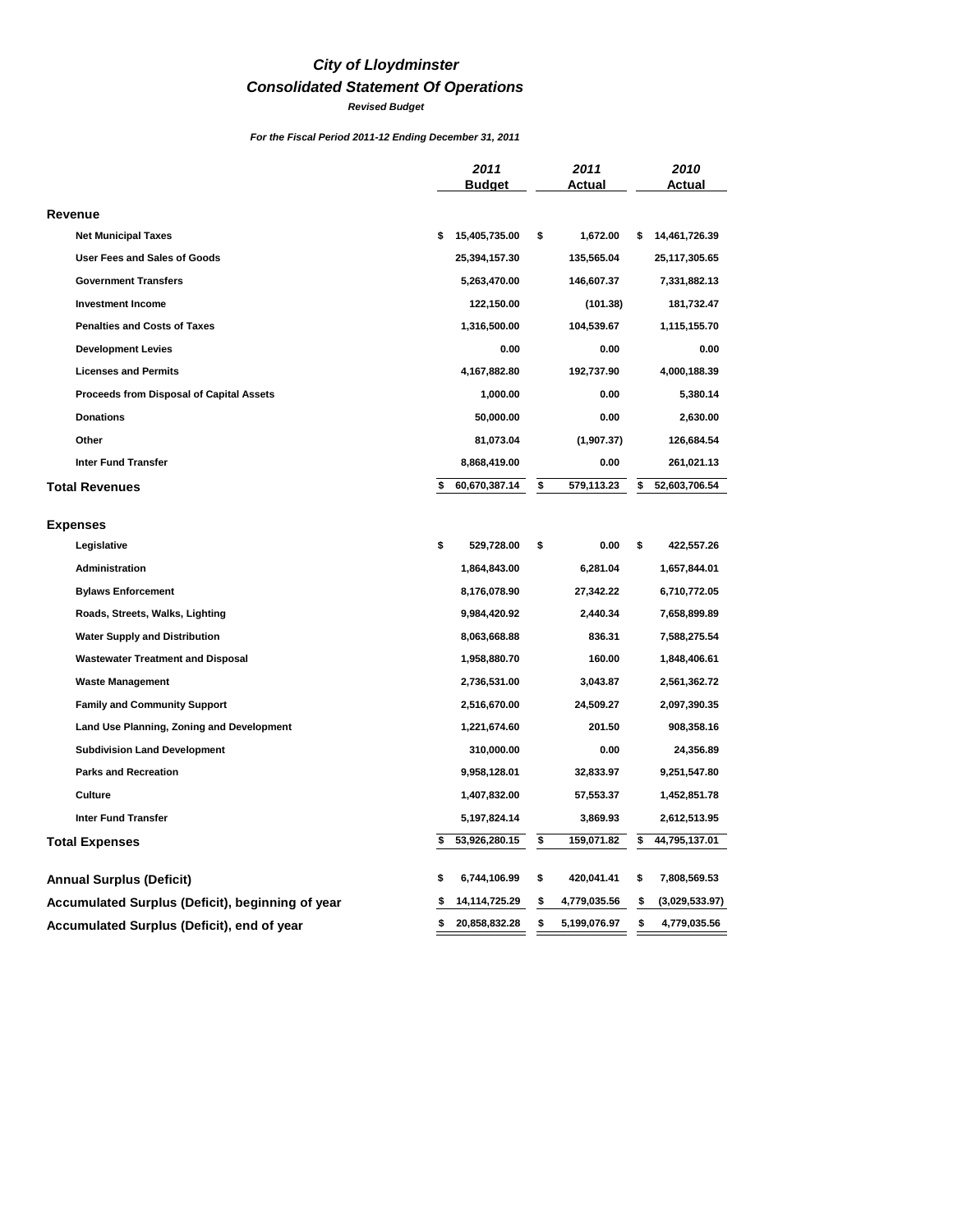

Drawing path: \\ml350\G\Engineering\Dwgs\Misc\2011 E&T Capital Project.dwg Plotted: Tuesday, December 07, 2010 3:09:48 PM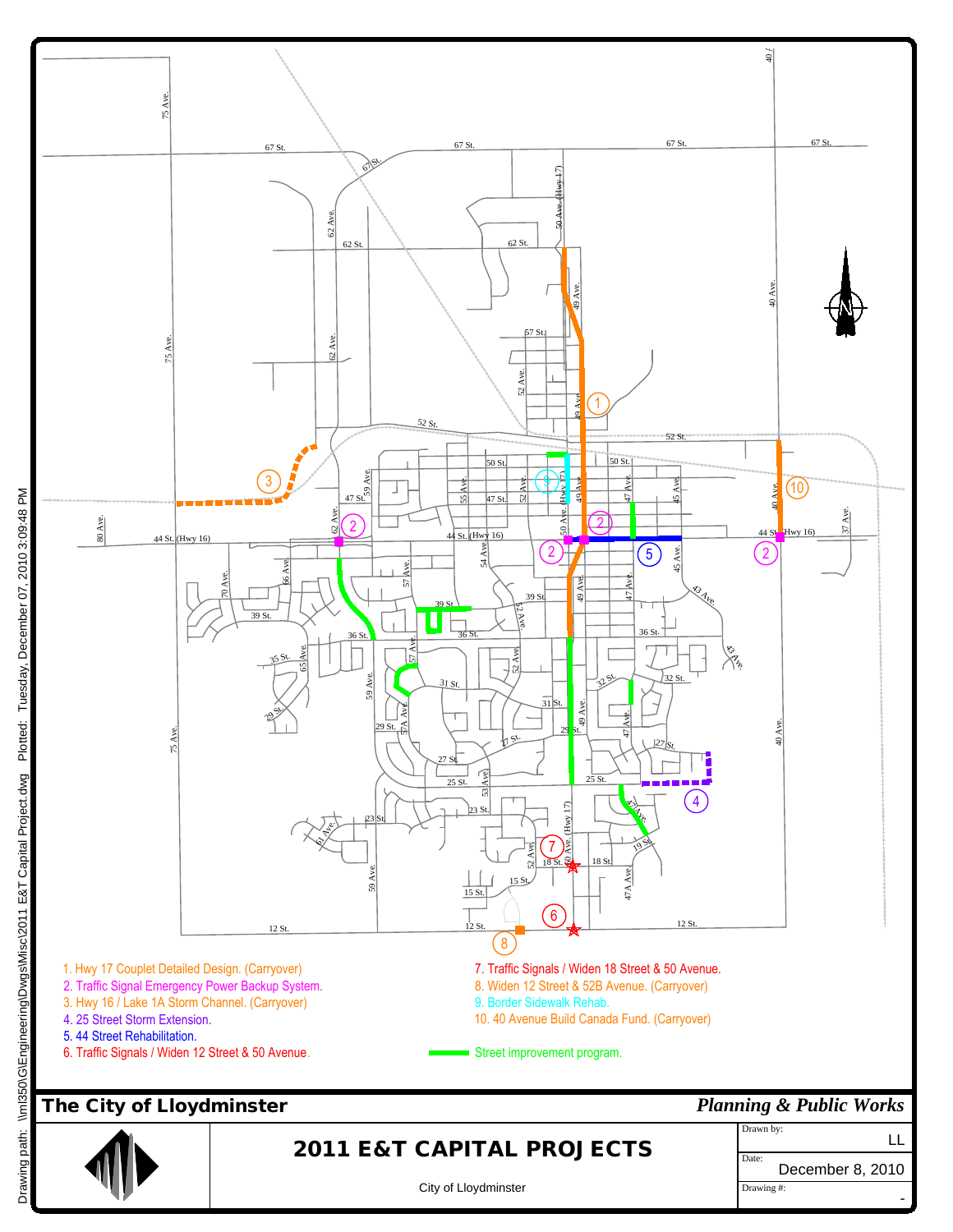| LLOYDMINSTER                                                                                              |                           |                                       |               |                               |                             |               |                                              |                      |     |                                      |                            |
|-----------------------------------------------------------------------------------------------------------|---------------------------|---------------------------------------|---------------|-------------------------------|-----------------------------|---------------|----------------------------------------------|----------------------|-----|--------------------------------------|----------------------------|
| Impact of Combined Proposed Water Rates and Tax Rates on Various Properties<br>1/24/2011 13:12<br>Revised |                           |                                       |               |                               |                             |               |                                              |                      |     |                                      |                            |
|                                                                                                           | <b>City Taxes</b><br>2009 | Taxes and<br><b>Utilities</b><br>2009 |               | Taxes and<br><b>Utilities</b> | Change<br>2010 2010 vs 2009 |               | <b>Taxes and</b><br><b>Utilities</b><br>2011 | Change<br>2011vs2009 |     | <b>Taxes and</b><br><b>Utilities</b> | Change<br>2012 2012 vs2009 |
| Small SK Residence (17 cu m)                                                                              | \$<br>382.58 \$           | 986.60                                |               | \$1,022.88                    | \$36.28                     | \$            | 1,131.49                                     | \$144.89             | \$. | 1,227.89                             | \$241.29                   |
| Small Ab Residence (10 cu m)                                                                              | \$<br>496.62 \$           | 930.12                                | $\frac{2}{3}$ | 954.25                        | \$24.13                     | $\frac{1}{2}$ | 1,050.81                                     | \$120.69             |     | \$1,139.03                           | \$208.91                   |
| Medium AB Residence (10.5 cu m)                                                                           | \$<br>$1,041.18$ \$       | 1,486.98                              |               | \$1,433.89                    | $(\$53.08)$ \$              |               | 1,639.18                                     | \$152.20             | \$. | 1,749.63                             | \$262.66                   |
| Large AB Residence (31 cu m)                                                                              | \$<br>5,195.50 \$         | 6,129.22                              |               | \$6,062.48                    | $(\$66.74)$ \\$             |               | 5,868.49                                     | (\$260.73)           |     | \$6,149.13                           | \$19.91                    |
| SK Senior's Apartment (585 cu m)                                                                          | \$<br>13,023.82 \$        | 24,362.08                             |               | \$29,847.29                   | \$5,485.21                  |               | \$32,359.82                                  | \$7,997.74           |     | \$35,219.22                          | \$10,857.14                |
| Large AB Hotel (945 cu m)                                                                                 | \$<br>55,181.88 \$        | 72,098.94                             |               | \$77,965.56                   | \$5,866.62                  |               | \$77,441.03                                  | \$5,342.09           |     | \$83,162.00                          | \$11,063.06                |
|                                                                                                           |                           |                                       |               |                               |                             |               |                                              |                      |     |                                      |                            |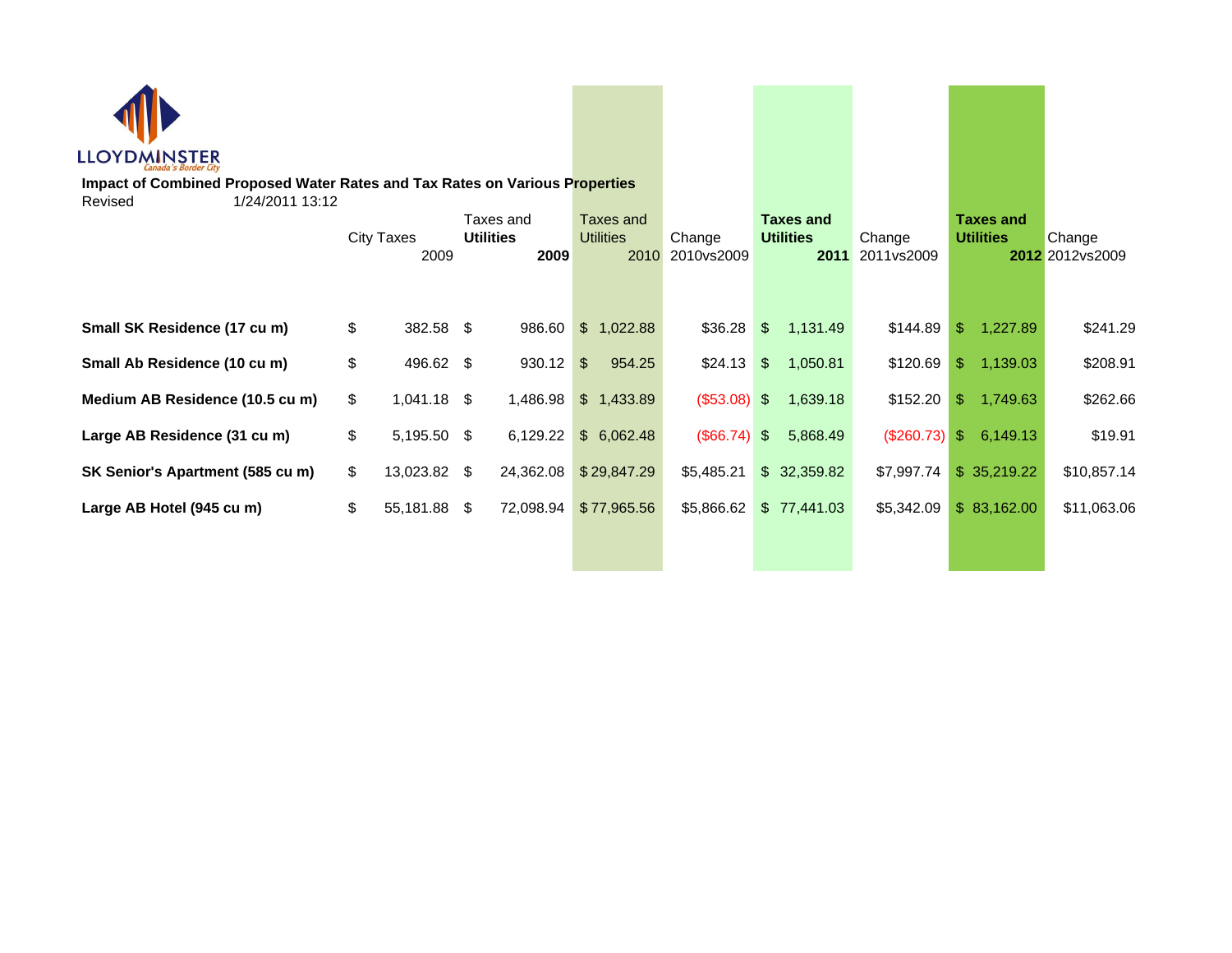

**Impact of Property Tax Alternatives on Various Properties**

| 1/24/2011 15:03<br>Revised                                                              | City<br><b>Taxes 2009</b>  | <b>Total</b><br><b>Taxes 2009</b> | City<br><b>Taxes 2010</b>   | <b>Total</b><br><b>Taxes 2010</b> | City<br><b>Taxes 2011</b><br>Policy 1<br>3.52 mills<br><b>Same Mill</b><br><b>Rate</b> | <b>Total</b><br><b>Taxes 2011</b> | City<br><b>Taxes 2011</b><br><b>Policy 2</b><br><b>3.66 mills</b><br>4.0% added | Est<br><b>Total</b><br><b>Taxes 2011</b> |       |
|-----------------------------------------------------------------------------------------|----------------------------|-----------------------------------|-----------------------------|-----------------------------------|----------------------------------------------------------------------------------------|-----------------------------------|---------------------------------------------------------------------------------|------------------------------------------|-------|
| <b>Small SK Residence</b>                                                               | $\frac{1}{2}$<br>382.58 \$ | 822.89                            | $\mathfrak{F}$<br>363.26 \$ | 764.71                            | $\boldsymbol{\mathsf{S}}$<br>368.51                                                    | \$775.75                          | $\mathbb{S}$<br>383.17                                                          | \$790.41                                 | 3%    |
| <b>Small Ab Residence</b>                                                               | $\frac{1}{2}$<br>496.62 \$ | 1,068.18                          | 469.81 \$<br>$\mathcal{L}$  | 989.01                            | $\frac{1}{2}$<br>466.22                                                                | $$981.45$ \\$                     | 484.77                                                                          | \$1,000.00                               | $1\%$ |
| <b>Medium AB Residence</b>                                                              | $$1,041.18$ \$             | 2,239.45                          | 937.48 \$<br>$\mathcal{L}$  | 1,973.50                          | \$1,019.57                                                                             | \$2,146.31                        | \$1,060.12                                                                      | \$2,186.86                               | 11%   |
| Large AB Residence                                                                      | $$5,195.50$ \\$            | 11,174.94                         | $$5,056.27$ \\$             | 10,644.02                         | \$4,577.16                                                                             | \$9,635.44                        | \$4,759.21                                                                      | \$9,817.49                               | $-8%$ |
| <b>SK Senior's Apartment</b>                                                            | $$13,023.82$ \$            | 28,012.76                         | \$16,693.25                 | -\$<br>35,141.19                  | \$16,693.25                                                                            | \$35,141.18                       | \$17,357.18                                                                     | \$35,805.11                              | 2%    |
| Large AB Hotel                                                                          | $$55,181.88$ \;            | 103,751.73                        | \$57,467.52                 | 106,037.37<br>\$                  | \$51,325.05                                                                            | \$94,703.47                       | \$53,366.39                                                                     | \$96,744.81                              | $-9%$ |
|                                                                                         |                            |                                   |                             |                                   |                                                                                        |                                   |                                                                                 |                                          |       |
| Policy 1 - Would raise 3.4% more tax revenue for the City than in 2010 (\$14.6 million) |                            |                                   |                             |                                   |                                                                                        |                                   |                                                                                 |                                          |       |
| Policy 2 - Would raise 8.3% more tax revenue for the City than in 2010 (\$15.2 million) |                            |                                   |                             |                                   |                                                                                        |                                   |                                                                                 |                                          |       |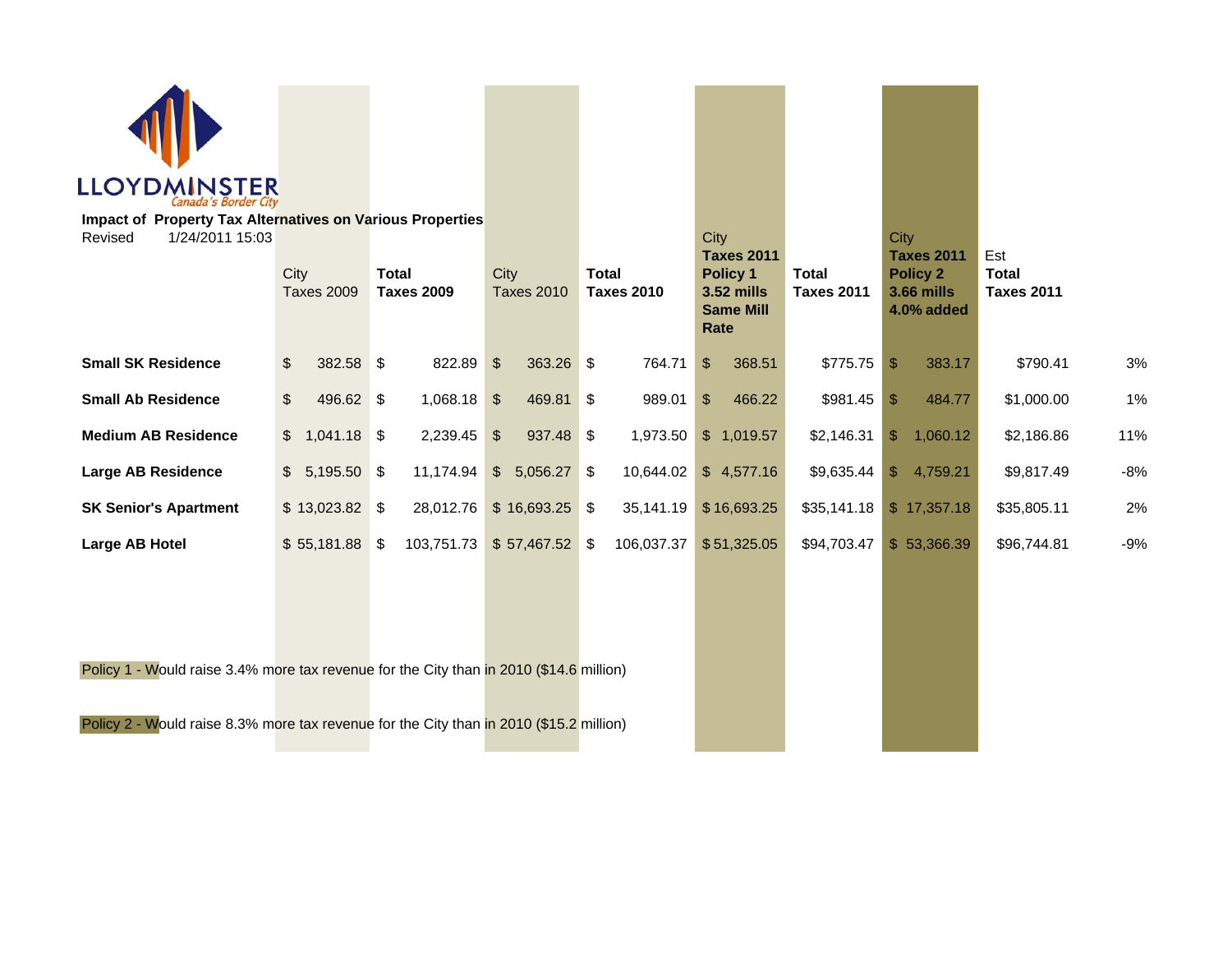| <b>LLOYDMINSTER</b>                                                                       |    |                            |                                |           |                                   |                      |                                          |                |                      |                                          |               |                      |             |
|-------------------------------------------------------------------------------------------|----|----------------------------|--------------------------------|-----------|-----------------------------------|----------------------|------------------------------------------|----------------|----------------------|------------------------------------------|---------------|----------------------|-------------|
| <b>Impact of Proposed Water Rates on Various Properties</b><br>1/24/2011 13:07<br>Revised |    |                            |                                |           |                                   |                      |                                          |                |                      |                                          |               |                      |             |
|                                                                                           |    | Water/Sewer<br>Charge 2009 | <b>Total Utilities</b><br>2009 |           | Total<br><b>Utilities</b><br>2010 | Change<br>2010vs2009 | <b>Total</b><br><b>Utilities</b><br>2011 |                | Change<br>2011vs2009 | <b>Total</b><br><b>Utilities</b><br>2012 |               | Change<br>2012vs2009 |             |
| Small SK Residence (17 cu m)                                                              | \$ | 436.02 \$                  |                                | 604.02 \$ |                                   | 659.62               | \$55.60                                  | $\mathfrak{S}$ | 748.32               | \$144.30                                 | $\sqrt[6]{3}$ | 831.31               | \$227.29    |
| Small Ab Residence (10 cu m)                                                              | \$ | 265.50 \$                  |                                | 433.50    | $\boldsymbol{\mathsf{S}}$         | 484.44               | \$50.94                                  | $\mathfrak{S}$ | 566.04               | \$132.54                                 | -S            | 637.29               | \$203.79    |
| Medium AB Residence (10.5 cu m)                                                           | \$ | 277.80 \$                  |                                | 445.80    | \$                                | 496.41               | \$50.61                                  | $\mathfrak{S}$ | 579.06               | \$133.26                                 | -S            | 652.41               | \$206.61    |
| Large AB Residence (31 cu m)                                                              | \$ | 765.72 \$                  |                                | 933.72    |                                   | \$1,006.21           | \$72.49                                  |                | \$1,109.28           | \$175.56                                 | $\mathcal{S}$ | 1,223.34             | \$289.62    |
| SK Senior's Apartment (585 cu m)                                                          | \$ | 11,314.26 \$               |                                | 11,338.26 |                                   | \$13,154.04          | \$1,815.78                               |                | \$15,002.64          | \$3,664.38                               |               | \$17,254.54          | \$5,916.28  |
| Large AB Hotel (945 cu m)                                                                 | \$ | 16,893.06 \$               |                                | 16,917.06 |                                   | \$20,498.04          | \$3,580.98                               |                | \$24,074.64          | \$7,157.58                               |               | \$27,927.78          | \$11,010.72 |
|                                                                                           |    |                            |                                |           |                                   |                      |                                          |                |                      |                                          |               |                      |             |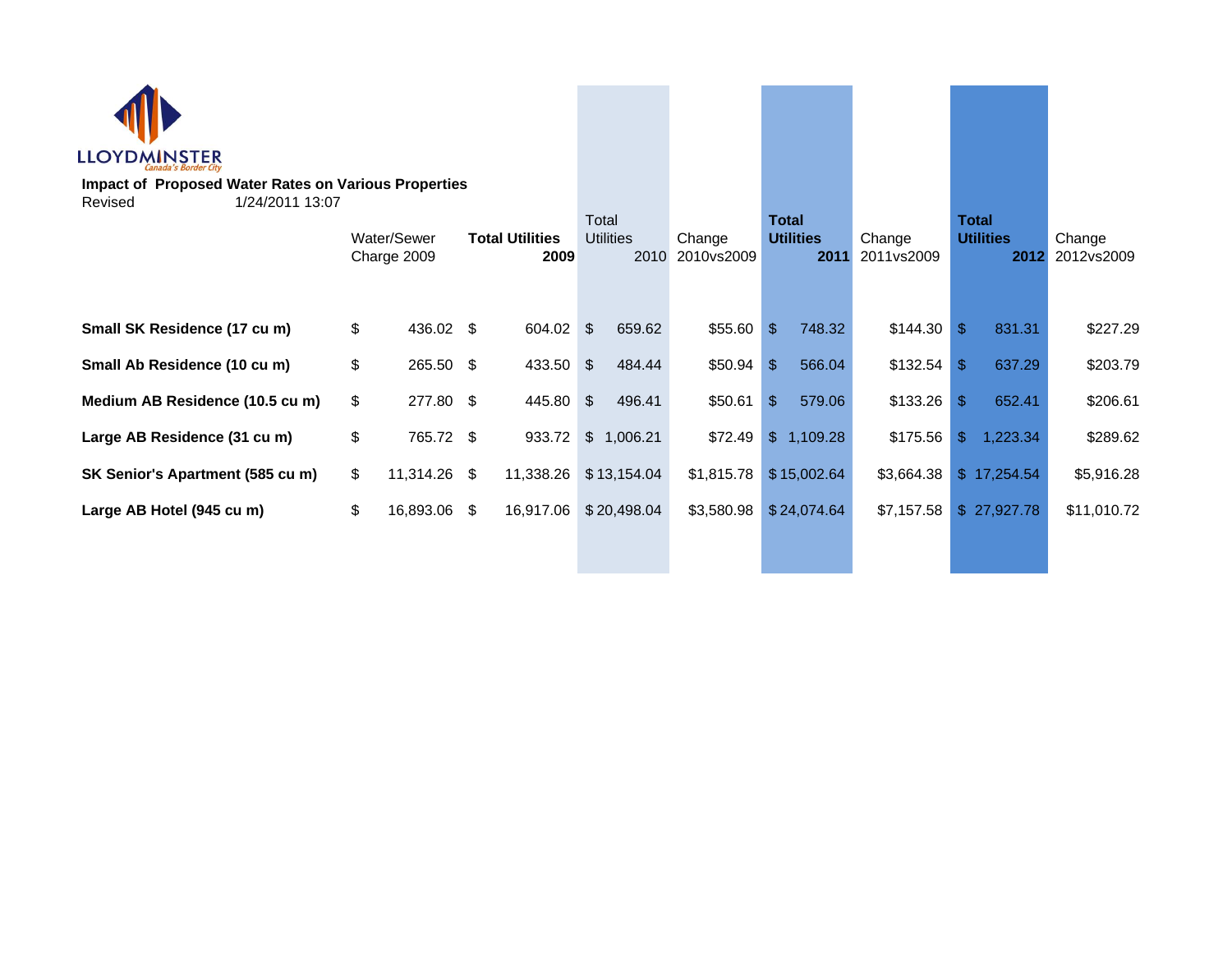